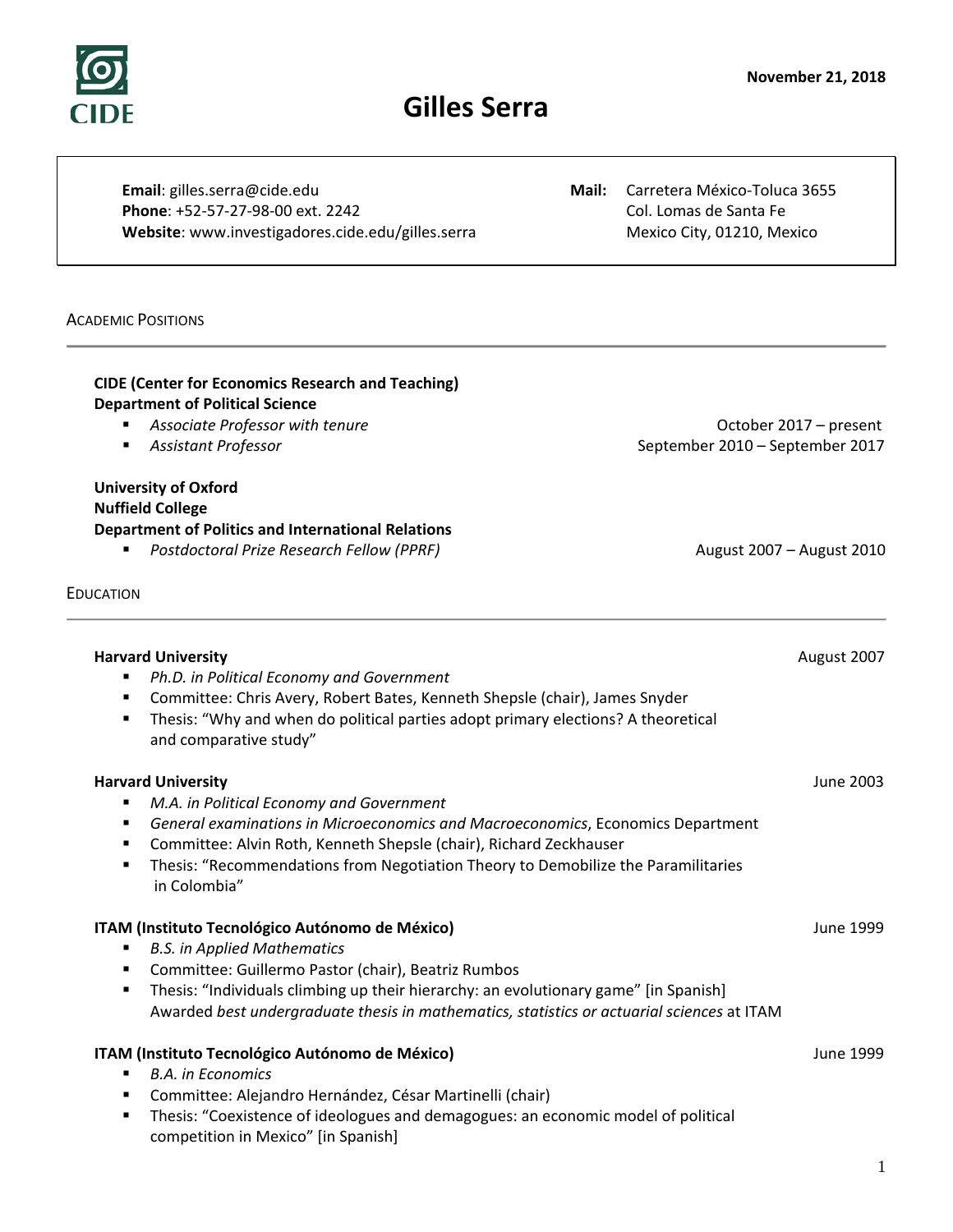# HONORS AND PRIZES

| ٠ | Selected as a country expert (Mexico), IE School of International Relations, PREPPS expert survey | 2018             |
|---|---------------------------------------------------------------------------------------------------|------------------|
| ٠ | Selected as a country expert (Mexico), University of Amsterdam, NEGex Expert Survey               | 2018             |
| ٠ | Selected as a country expert (Mexico), Varietes of Democracy Expert Survey (V-Dem)                | 2014, 2015, 2016 |
| ٠ | Selected as a country expert (Mexico), Chapel Hill Expert Survey (CHES)                           | 2015             |
| ٠ | First promotion at the Mexican System of Researchers (peer-reviewed)                              | 2014             |
| ٠ | Admitted to the Mexican System of Researchers (peer-reviewed)                                     | 2011             |
| ٠ | <b>Excellence in Teaching Economics to Graduate Students, Harvard University</b>                  | 2003             |
| ٠ | <b>Excellence in Teaching Economics to Graduate Students, Harvard University</b>                  | 2002             |
| ٠ | Distinction in Teaching, Committee on Undergraduate Education, Harvard University                 | 2002             |
|   | Best Undergraduate Thesis in Mathematics, Statistics or Actuarial Sciences, ITAM                  | 1999             |
| ٠ | Honors, thesis defense for the B.S. in Applied Mathematics, ITAM                                  | 1999             |
| ٠ | Honors, thesis defense for the B.A. in Economics, ITAM                                            | 1999             |
| ٠ | Prize to Academic Excellence (granted for the first time), ITAM                                   | 1998             |
| ٠ | First place in economic research, La Gaceta de Economía                                           | 1998             |
|   | Second place in essay writing, essay contest The Future of ITAM                                   | 1996             |

# SCHOLARSHIPS AND GRANTS

×

| ٠              | CIDE (Center for Economics Research and Teaching), research support fund                     | 2014, 2016 |
|----------------|----------------------------------------------------------------------------------------------|------------|
| $\blacksquare$ | Latin American Centre, University of Oxford, conference travel funding                       | 2008       |
| ٠              | Institute for Quantitative Social Science, Harvard Univeristy, dissertation completion grant | 2006       |
| ٠              | Center for American Political Studies, Harvard Univeristy, seed grant                        | 2006       |
| ٠              | David Rockefeller Center for Latin American Studies, Harvard Univeristy, travel grant        | 2006       |
| ٠              | National Bureau of Economic Research, research grant                                         | 2003       |
| ٠              | Social Science Research Council, Program in Applied Economics, summer workshop               | 2001       |
| ٠              | Fundación México en Harvard, graduate scholarship                                            | 2001       |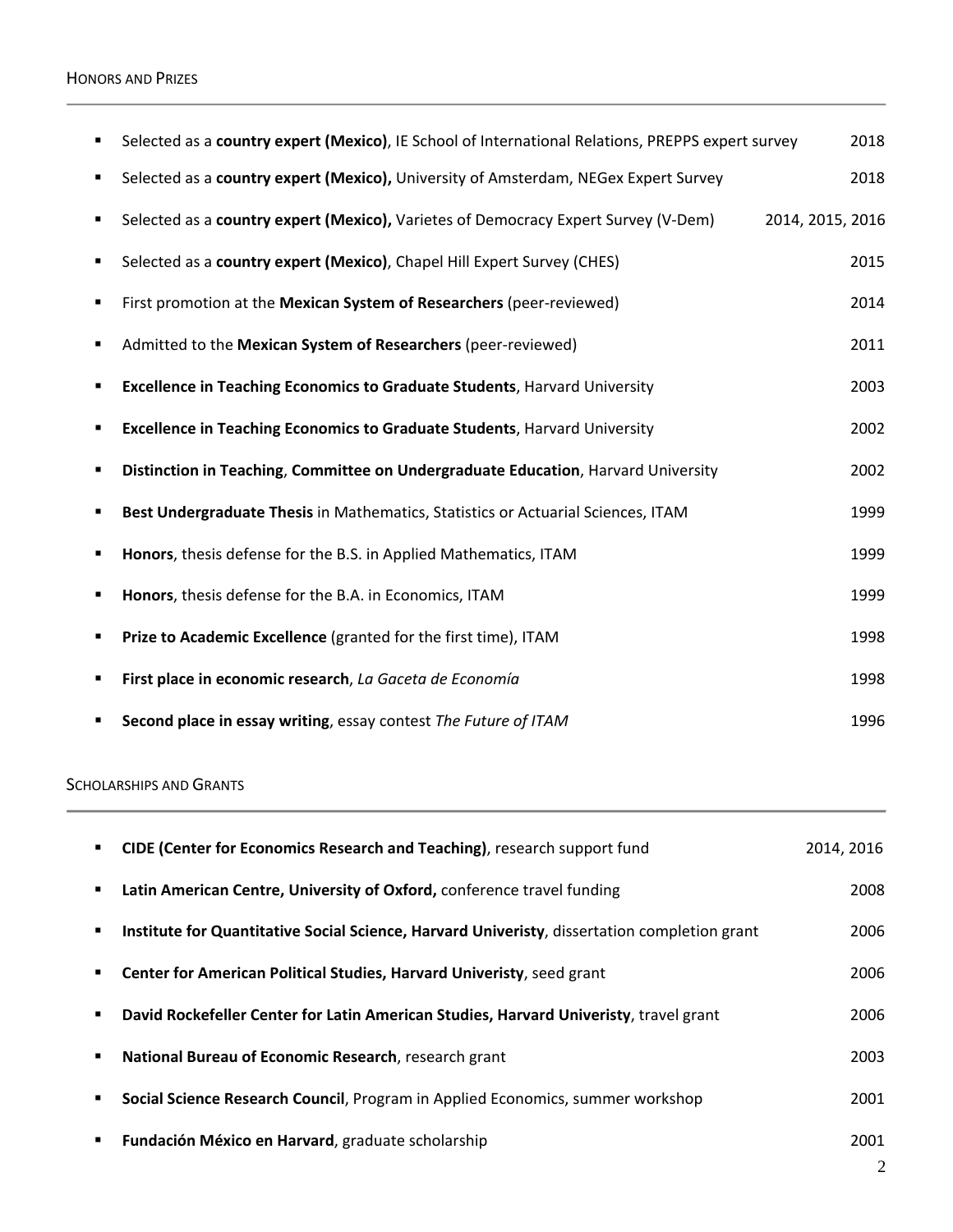| Center for Basic Research in the Social Sciences, Harvard Univeristy, summer fellowship           | 2000 |
|---------------------------------------------------------------------------------------------------|------|
| Harvard University, full tuition and stipend                                                      | 1999 |
| Ford, McArthur and Hewlett foundations, joint scholarship for Latin American students in the U.S. | 1999 |

# ACADEMIC PUBLICATIONS

Serra, Gilles. 2019. "Primaries, Conventions, and Other Methods for Nominating Candidates: How Do They Matter?" In *The Oxford Handbook of Public Choice*, edited by Roger Congleton, Bernard Grofman, and Stefan Voigt. Oxford: Oxford University Press (accepted, forthcoming).

Serra, Gilles. 2018. "Should We Expect Primary Elections to Create Polarization? A Robust Median Voter Theorem with Rational Parties." In *The Routledge Handbook of Primary Elections*, edited by Robert G. Boatright. New York: Routledge, 72-94.

Serra, Gilles. 2018. "The Electoral Strategies of a Populist Candidate: Does Charisma Discourage Experience and Encourage Extremism?" *Journal of Theoretical Politics* 30 (1), January: 45-73.

Serra, Gilles. 2017. "Clientelismo y Corrupción Electoral en México: Persistencia a Pesar de los Avances Legislativos." *Revista Mexicana de Estudios Electorales* 17 (primer semestre), enero-junio: 149-174.

o Included in the syllabus "Geografía e Instituciones Electorales", División de Ciencias Sociales y Humanidades, Universidad Autónoma Metropolitana (UAM), México

Serra, Gilles. 2017. "Congressional Negotiations with Costly Voting: Understanding the Reforms to PEMEX in 2006-2008." In *State, Institutions and Democracy: Contributions of Political Economy*, edited by Norman Schofield and Gonzalo Caballero. New York: Springer, 295-326.

Shepsle, Kenneth A. 2016. *Analizar la Política: Comportamiento, Instituciones y Racionalidad*. 2ª edición. Traducción de Gilles Serra. México, Ciudad de México: CIDE.

o I was in charge of the Spanish translation of the second edition of Kenneth Shepsle's book *Analyzing Politics*, for which I also wrote the prologue.

Serra, Gilles. 2016. "La Elección Racional para Analizar la Política en el Mundo de Habla Hispana." En *Analizar la Política: Comportamiento, Instituciones y Racionalidad*, Kenneth A. Shepsle, traducción de Gilles Serra. México, Ciudad de México: CIDE, 17-28.

Serra, Gilles. 2016. "Comprar, coaccionar y desinformar al votante: Problemas duraderos de la democracia mexicana." *Política y Gobierno* XXIII (2), segundo semestre: 409-435.

o Included in the syllabus "Sistema Político Mexicano", Facultad de Ciencias Políticas y Sociales, Universidad Autónoma de México (UNAM)

Serra, Gilles. 2016. "Vote buying with illegal resources: Manifestation of a weak rule of law in Mexico." *Journal of Politics in Latin America* 8 (1), May: 129–150.

o Included in the syllabus "Corruption and Anti-Corruption", Harvard Law School

Serra, Gilles. 2015. "Enduring Challenges to Mexico's Electoral Democracy: Vote Buying and Vote Coercion in Subnational Politics." *Taiwan Journal of Democracy* 11 (2), December: 53-74.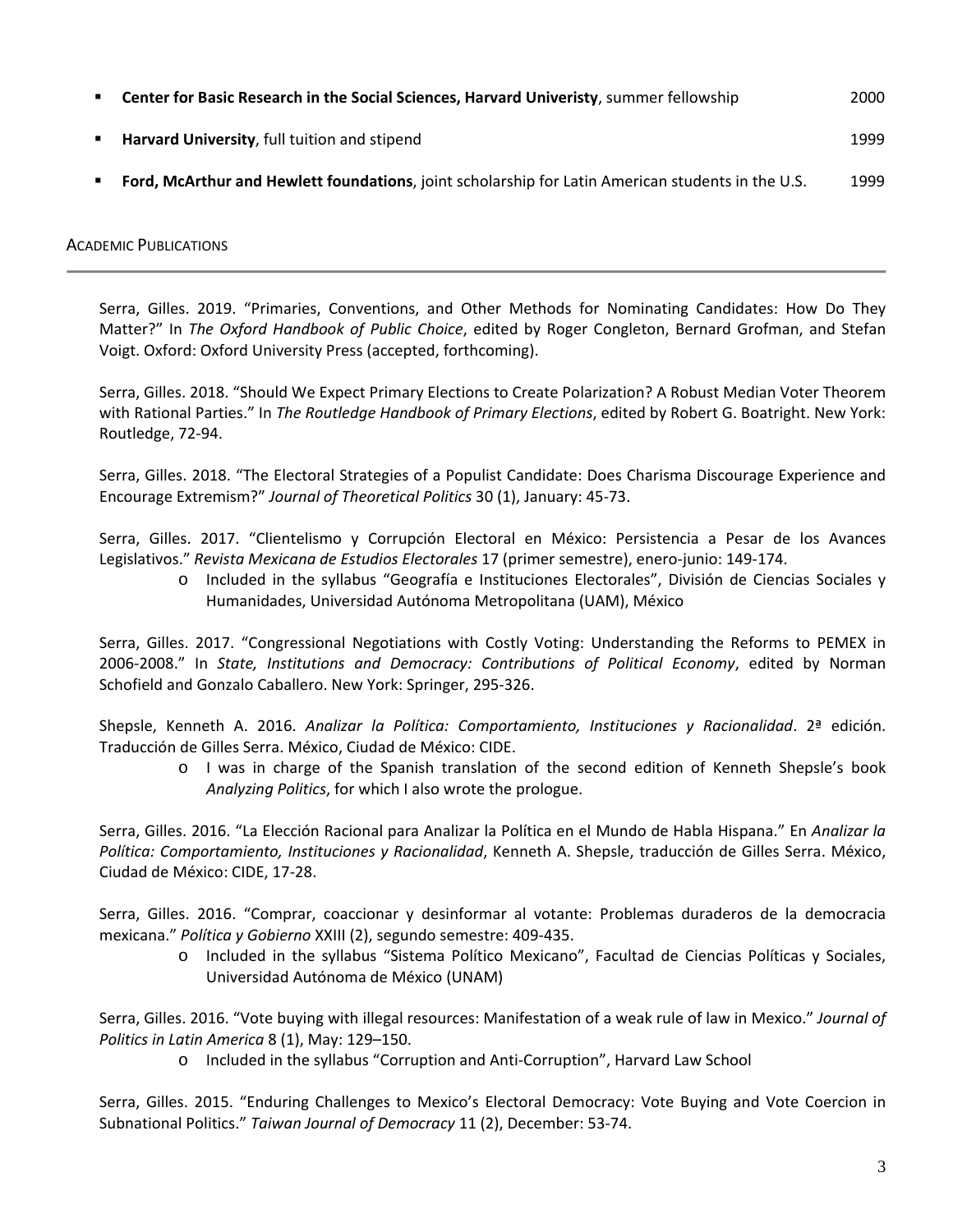Serra, Gilles. 2015. "No Polarization in Spite of Primaries: A Median Voter Theorem with Competitive Nominations." In *The Political Economy of Governance: Institutions, Political Performance and Elections*, edited by Norman Schofield and Gonzalo Caballero. Switzerland: Springer (May), 211-229.

Serra, Gilles. 2014. "The 2012 Elections in Mexico: Return of the Dominant Party." *Electoral Studies* 34 (June): 349–353.

Serra, Gilles. 2013. "Demise and Resurrection of a Dominant Party: Understanding the PRI's Comeback in Mexico." *Journal of Politics in Latin America* 5 (3), December: 133-154.

- o Included in the syllabus "Latin American Political Development", School of Government and Public Policy, University of Arizona
- o Included in the syllabus "Latin American Politics", Department of Political Science, State University of New York at Albany
- o Included in the syllabus "Latin American Politics", Department of Political Science, High Point University, North Carolina
- o Included in the syllabus "Introduction to Comparative Politics", Department of Political Science, San José State University, California

Serra, Gilles. 2013. "When Will Incumbents Avoid a Primary Challenge? Aggregation of Partial Information About Candidates' Valence." In *Advances in Political Economy: Institutions, Modelling and Empirical Analysis*, edited by Norman Schofield, Gonzalo Caballero and Daniel Kselman. Berlin: Springer (March), 217-248.

o The book and my chapter were reviewed in the *Revista Española de Investigaciones Sociológicas* (149) 2015: 177-181.

Serra, Gilles. 2012. "The Risk of Partyarchy and Democratic Backsliding: Mexico's 2007 Electoral Reform." *Taiwan Journal of Democracy* 8 (1), July: 93-118.

Serra, Gilles. 2011. "La Reforma Electoral en México: ¿Un Retroceso Democrático?," en *Caleidoscopio de la Innovación Democrática en América Latina*, edited by Yanina Welp y Laurence Whitehead. México Distrito Federal: FLACSO (junio), 75-95.

o The book and my chapter were reviewed in *América Latina Hoy*, 61 (August 2012): 233-234.

Serra, Gilles. 2011. "Why Primaries? The Party's Tradeoff between Policy and Valence." *Journal of Theoretical Politics* 23 (1), January: 21-51.

- o I am quoted for this research in the print version of newspaper *The Washington Post* in the article "Lost in the Smoke-Filled Room: Unexpected Talent," April 14, 2008.
- o I am quoted for this research by newspaper *The Pittsburgh Post-Gazette* in the article "Why primaries? Contests may be long, messy, but they give outsiders a chance," April 20, 2008.
- o Quoted in the *Diccionario Enciclopédico de Comunicación Política* in its definition of "Elecciones Primarias"
- o Included in the syllabus "U.S. National Elections", Yale University
- o Included in the syllabus "Partidos políticos e sistemas partidários: uma análise comparativa", Departamento de Ciência Política, Universidade de São Paolo, Brazil
- o Included in the syllabus "Políticas Electorales", Escuela de Política y Gobierno, Universidad Nacional de San Martín, Argentina
- o Included in the syllabus "Modelos de Representación", Facultad de Ciencias Políticas y Sociología, Universidad Complutense de Madrid, Spain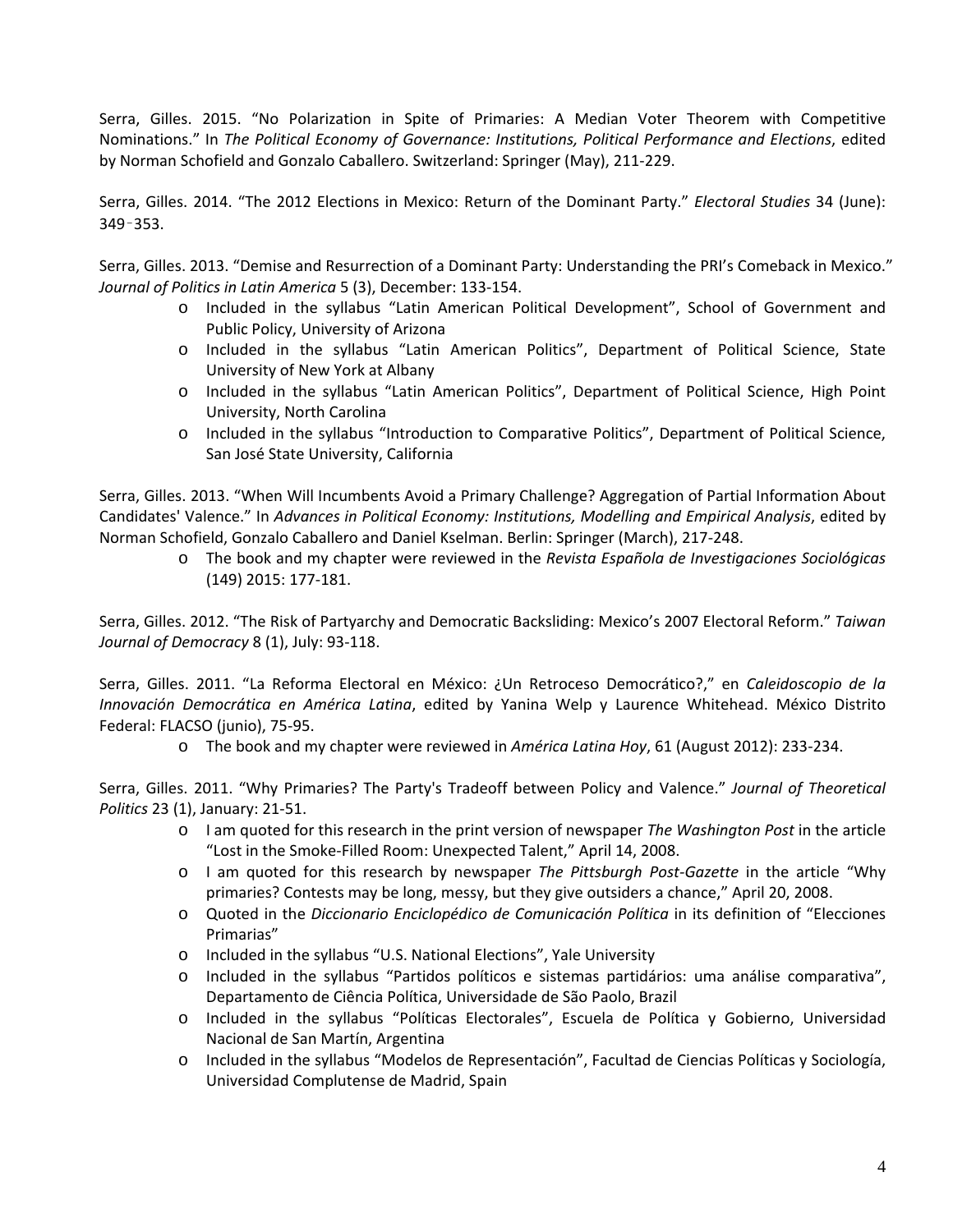Serra, Gilles. 2010. "Polarization of What? A Model of Elections with Endogenous Valence." *The Journal of Politics* 72 (2), April: 426-437.

- o This paper (among others) was plagiarized by an assistant professor at Grinnell College, as narrated by the newspaper *Scarlet and Black*, "Econ Professor resigned due to plagiarism," February 8, 2013.
- o Included in the syllabus "Theory of Voting and Elections", Department of Political Science, University of Rochester
- o Included in the syllabus "Comparative Politics: Industrialized Democracies", Department of Politics, New York University
- o Included in the syllabus "Topics in Political Economy", Tinbergen Institute, University of Amsterdam, Netherlands

Serra, Gilles. 2009. "Una lectura crítica de la reforma electoral en México a raíz de la elección de 2006." *Política y Gobierno* XVI (2), segundo semestre: 411-427.

- o Featured as the academic article of the month by the Mexican Senate's monthly magazine *Divulgación Bibliográfica—Biblioteca Melchor Ocampo*, December 2009.
- o Included in the syllabus "Sistema Político Mexicano", División de Estudios Políticos, CIDE

Serra, Gilles. 2004. "A Chance for Peace? Recommendations from Negotiation Theory to Demobilize the Paramilitaries in Colombia." *Harvard Kennedy School Review* 5 (May): 65-83.

Huitrón, Armando y Gilles Serra. 1998. "Crecimiento económico, políticas redistributivas y justicia a la Rawls." *La Gaceta de Economía* 7, año 4 (noviembre): 85-108.

- o Winner of the economics research contest organized by *La Gaceta de Economía*.
- o Co-authored with fellow undergraduate student Armando Huitrón.

# WORKING PAPERS POSTED ONLINE

Serra, Gilles. 2017. "Contagious sincerity: When should we expect partisan primaries in one party to induce partisan primaries in the rival party?" *CIDE Working Papers* DTEP-291 (June).

Serra, Gilles. 2013. "Was Mexico's 2012 Election Undemocratic? Assessing the Fraud Accusations." *CIDE Working Papers* DTEP-259 (October).

Serra, Gilles. 2011. "How Could Pemex Be Reformed? An Analytical Framework Based on Congressional Politics." *CIDE Working Papers* DTEP-233 (November)*.*

- o Paper quoted by news magazine *Energía a Debate* as "prophetic" and "indispensable reading" in the article "Reforma de Pemex y el cuidado de la renta petrolera," year 9, no. 59, pp. 22-29, november/december 2013.
- o I am quoted for this research by news magazine *The Brazilian Economy: Economy, Politics and Policy Issues* in the article "The hazy future of Mexican oil," Vol. 4, No. 5, May 2012.

Serra, Gilles. 2007. "Primary Elections or Smoke-Filled Rooms: A Theory of Party Democratization in Latin America." Presented at the annual meeting of the Latin American Studies Association. Montréal, Canada (September 5-8).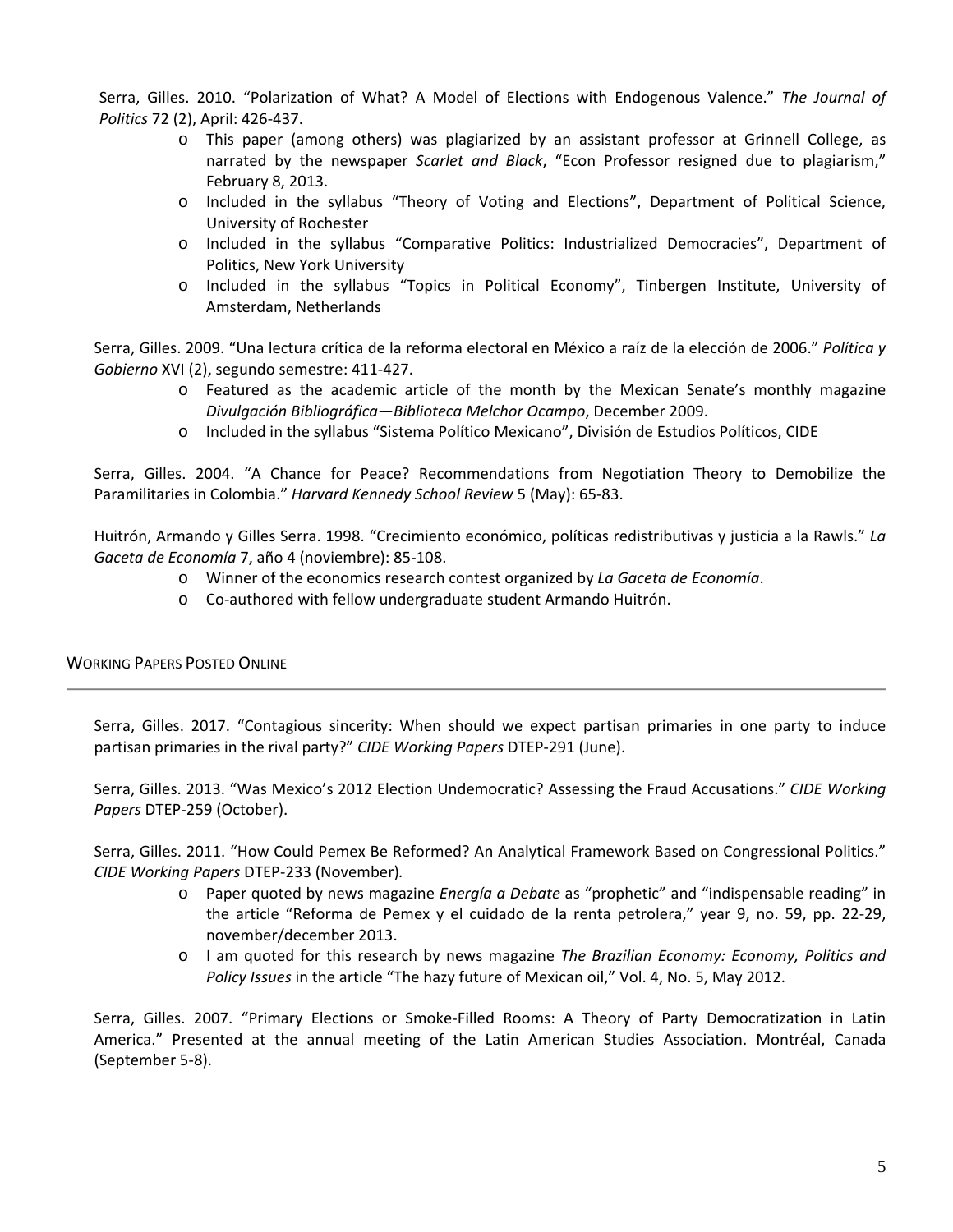#### Book review:

Serra, Gilles. 2014. "Reseña de *Selecting Women, Electing Women: Political Representation and Candidate Selection in Latin America* de Magda Hinojosa." *Política y Gobierno* XXI (1), primer semestre: 233-239.

# Letter to the Editor:

Serra, Gilles. 2012. "Mexico and the Market." The Economist, Letters, December 15<sup>th</sup>.

#### Letter to the Editor:

Serra, Gilles. 2009. "Barack Obama, Nobel Peace Laureate." The New York Times, Letters, October 10<sup>th</sup>.

#### Opinion essay:

Serra, Gilles. 1996. "Knocking on the Doors of the Twenty First Century: Challenges for ITAM. [in Spanish]" *Revista Opción* (special issue), December: 229-234.

o Second-place winner of the essay contest "The Future of ITAM."

### Opinion essay:

Serra, Gilles. 1994. "Cuba ha ha ha! Freedom is a joke. [in Spanish]" *Revista Opción* (63), January: 39-42.

#### RESEARCH PRESENTATIONS

| Association meetings:                                                                  |                                          |
|----------------------------------------------------------------------------------------|------------------------------------------|
| <b>American Political Science Association (APSA)</b>                                   | 2006-2010, 2012-2015, 2017-2018          |
| <b>Latin American Studies Association (LASA)</b>                                       | 2006, 2007, 2010, 2012, 2013, 2015, 2018 |
| <b>Midwest Political Science Association (MPSA)</b>                                    | 2005-2008, 2011-2015, 2017-2018          |
| <b>European Public Choice Society (EPCS)</b>                                           | 2009                                     |
| <b>Public Choice Society (PCS)</b>                                                     | 2009                                     |
| <b>Northeastern Political Science Association (NPSA)</b>                               | 2006                                     |
| Departments and Universities:                                                          |                                          |
| <b>Center for Economics Research and Teaching (CIDE), Political Science Department</b> | 2009, 2011, 2018                         |
| Instituto Tecnológico Autónomo de México (ITAM), Political Science Department          | 2017                                     |
| Center for Economics Research and Teaching (CIDE), Economics Department                | 2013                                     |
| University of California, Berkeley, Political Science Department                       | 2011                                     |
| <b>University of Toronto, Munk School of Global Affairs</b>                            | 2010                                     |
| University of Oxford, Nuffield Political Science Seminar                               | 2010                                     |
| London School of Economics, Political Science and Political Economy Group              | 2010                                     |
| Tilburg University, the Dutch Social Choice Colloquium, Netherlands                    | 2009                                     |
| London School of Economics, STICERD                                                    | 2008                                     |
| University of Oxford, politics and sociology post-doctoral seminar                     | 2007, 2008, 2008, 2009                   |
| <b>Bocconi University, Economics Department</b>                                        | 2007                                     |
| <b>Rice University, Political Science Department</b>                                   | 2007                                     |
| Tufts University, Fletcher School, Latin American Students Group                       | 2006                                     |
| University of California, Davis, Political Science Department                          | 2006                                     |
| <b>SUNY, Stony Brook, Political Science Department</b>                                 | 2006                                     |
| Massachusetts Institute of Technology (MIT), Political Science Department              | 2006                                     |
| Massachusetts Institute of Technology (MIT), Economics Department                      | 2006                                     |
| Harvard University, Economics Department                                               | 2002, 2006                               |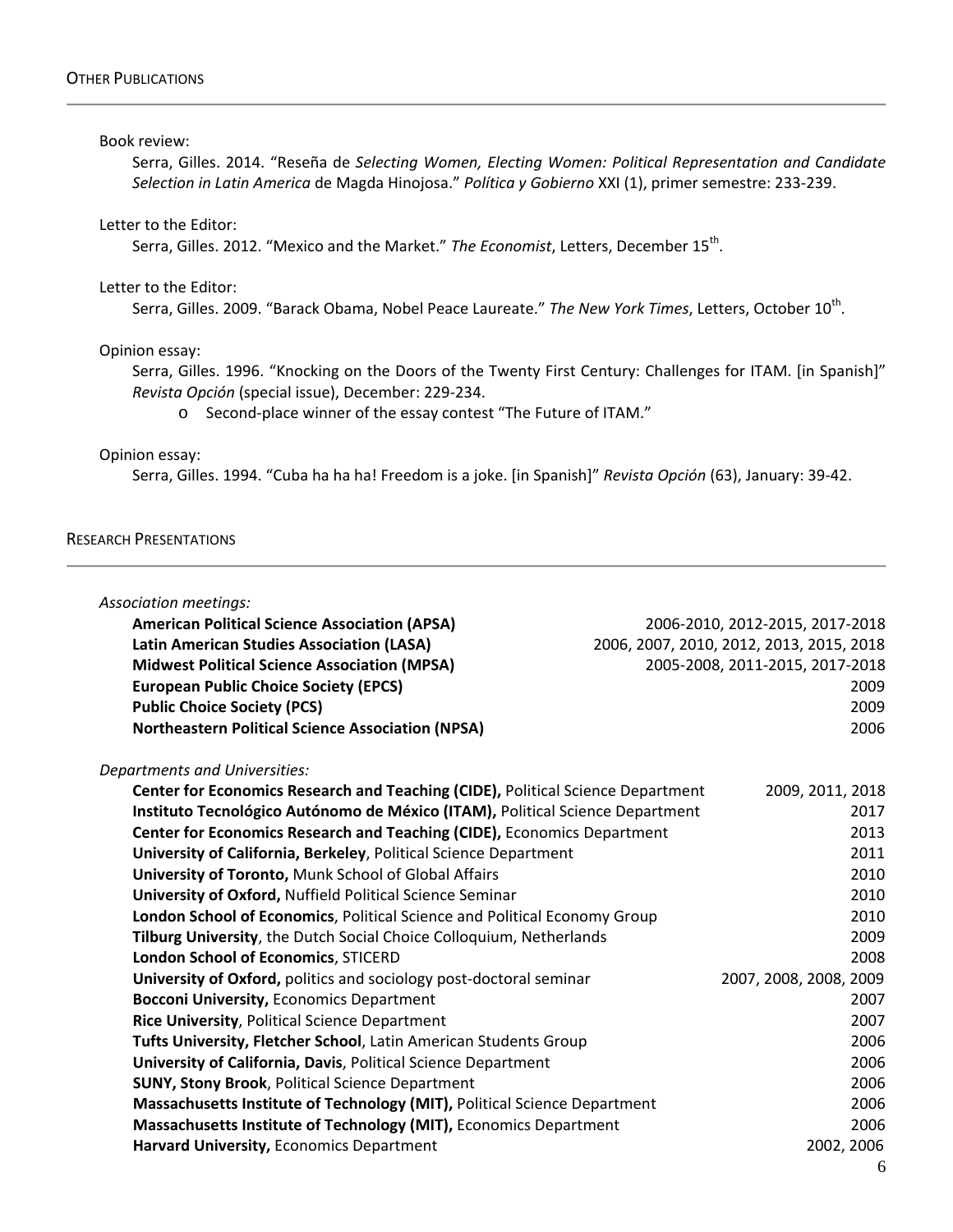| Harvard University, Kennedy School of Government                                    |                                          | 2005             |
|-------------------------------------------------------------------------------------|------------------------------------------|------------------|
| Harvard University, Government Department                                           | 2002, 2002, 2003, 2003, 2004, 2006, 2007 |                  |
| Instituto Tecnológico Autónomo de México (ITAM), Mathematics Department             |                                          | 1998             |
|                                                                                     |                                          |                  |
| Research centers:                                                                   |                                          |                  |
| Mexican Central Bank (BANXICO), Mexico City                                         |                                          | 2012             |
| Juan March Institute, Madrid, Spain                                                 |                                          | 2012             |
| Oxford Centre for the Study of Inequality and Democracy (OCSID)                     |                                          | 2010             |
| Baker Institute for Public Policy, Rice University, Houston                         |                                          | 2010             |
| Instituto de Investigación Ortega y Gasset, Madrid, Spain                           |                                          | 2008             |
| National Bureau of Economic Research (NBER), Boston                                 |                                          | 2005             |
|                                                                                     |                                          |                  |
| Small meetings:                                                                     |                                          |                  |
| Stanford-COLMEX-CIDE Joint Workshop on Economic and Political Institutions          |                                          | 2017             |
| International Conference on Political Economy and Institutions, Baiona, Spain       |                                          | 2012, 2014, 2017 |
| Feria Internacional del libro, CDMX, Mexico                                         |                                          | 2017             |
|                                                                                     |                                          |                  |
| Feria Internacional del libro, Guadalajara, Mexico                                  |                                          | 2016             |
| Southern California Comparative Political Science conference, UCSD, San Diego       |                                          | 2016             |
| Political Economics Symposium: Institutions and Rational Choice, CIDE, Mexico       |                                          | 2014             |
| <b>TEACHING EXPERIENCE</b>                                                          |                                          |                  |
|                                                                                     |                                          |                  |
| Introduction to Formal Political Theory (undergraduate course), CIDE                |                                          | $2011$ – present |
| Lectured. Designed the syllabus.                                                    |                                          |                  |
|                                                                                     |                                          |                  |
| Introduction to Political Science (undergraduate course), CIDE                      |                                          | 2011, 2012       |
| Lectured. Designed a new syllabus.                                                  |                                          |                  |
|                                                                                     |                                          |                  |
| Introduction to Game Theory (executive program), CIDE                               |                                          | $2011$ – present |
| Lectured. Designed the class.                                                       |                                          |                  |
|                                                                                     |                                          |                  |
| Formal Analysis (masters course), University of Oxford                              |                                          | 2010             |
| Co-lectured with Professor Raymond Duch.                                            |                                          |                  |
|                                                                                     |                                          |                  |
| Mexican Politics (masters seminar), University of Oxford                            |                                          | 2009, 2010       |
| Co-lectured with Professor Laurence Whitehead.                                      |                                          |                  |
|                                                                                     |                                          |                  |
| Analyzing Politics (undergraduate course), Harvard University                       |                                          | 2004             |
| Teaching assistant to Professor Kenneth Shepsle.                                    |                                          |                  |
|                                                                                     |                                          |                  |
| Microeconomic Theory II (PhD course), Harvard University                            |                                          | Spring 2003      |
| Teaching assistant to Professors Jerry Green, Chris Avery and Nolan Miller.         |                                          |                  |
|                                                                                     |                                          |                  |
| Microeconomic Theory I (PhD course), Harvard University                             |                                          | <b>Fall 2002</b> |
| Teaching assistant to Professors Jerry Green, Chris Avery and Nolan Miller.         |                                          |                  |
|                                                                                     |                                          |                  |
| Principles of Economics - Macroeconomics (undergraduate course), Harvard University |                                          | Spring 2002      |
| Lectured.                                                                           |                                          |                  |
|                                                                                     |                                          |                  |
| Principles of Economics - Microeconomics (undergraduate course), Harvard University |                                          | Fall 2001        |
| Lectured.                                                                           |                                          |                  |
|                                                                                     |                                          |                  |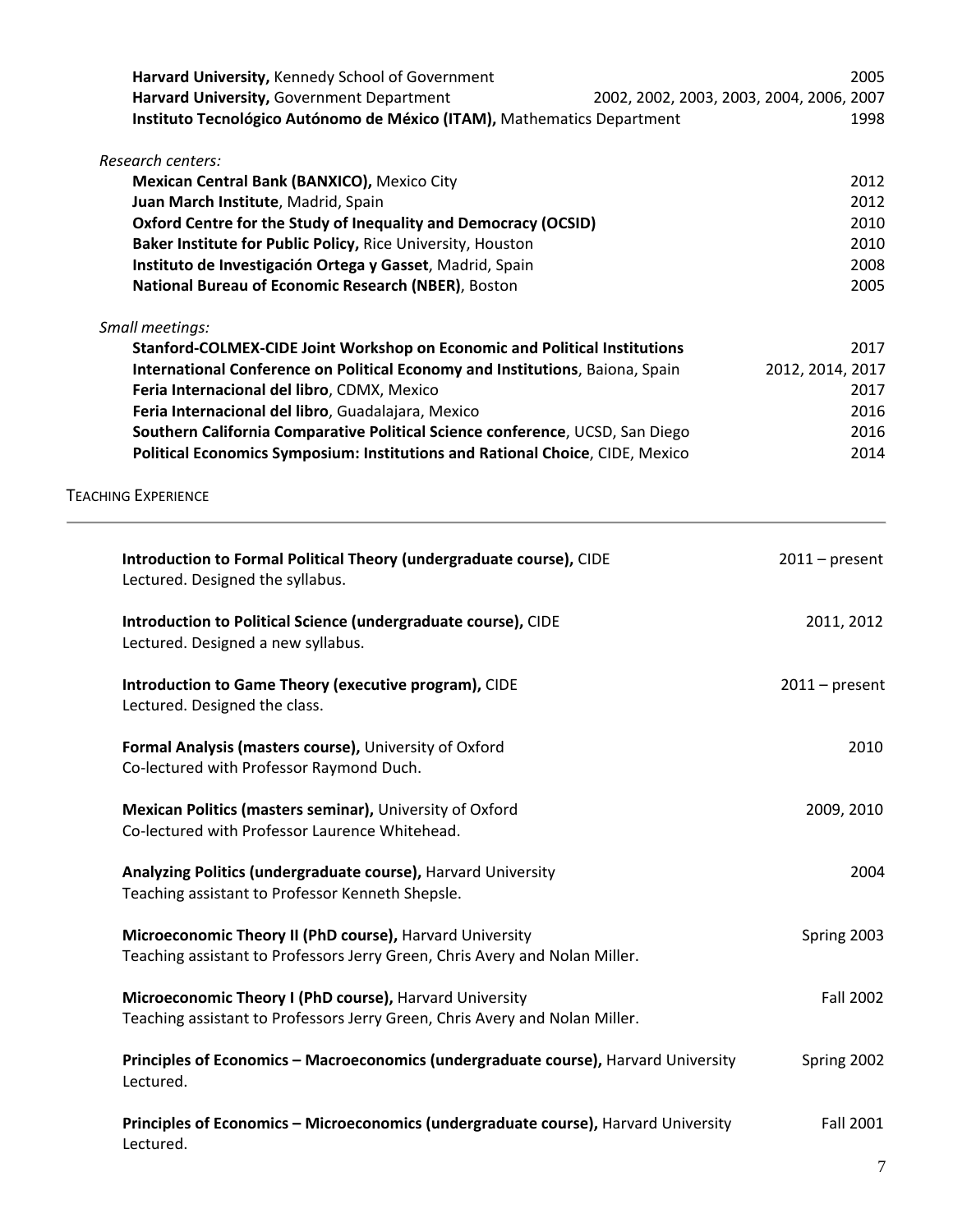| Professor Martin Feldstein, National Bureau of Economic Research (NBER) | 2003-2004        |
|-------------------------------------------------------------------------|------------------|
| Professor César Martinelli, Center for Economics Research (CIE), ITAM   | June 1999        |
| Professor Manuel Santos, Center for Economics Research (CIE), ITAM      | <b>Fall 1996</b> |
| Professor Fernando Zapatero, Center for Economics Research (CIE), ITAM  | Spring 1996      |

## ANONYMOUS REVIEWS

| Requests to evaluate grant applications:                                    |
|-----------------------------------------------------------------------------|
| CONACYT, Consejo Nacional de Ciencia y Tecnología (2)                       |
| NSF, National Science Foundation (1)<br>UIA, Universidad Iberoamericana (2) |
|                                                                             |
| Requests to referee manuscripts for academic journals:                      |
| AJPS, American Journal of Political Science (9)                             |
| APSR, American Political Science Review (11)                                |
| APR, American Politics Research (1)                                         |
| BJPS, British Journal of Political Science (10)                             |
| CESOP, Revista Legislativa de la Cámara de Diputados (1)                    |
| CPS, Comparative Political Studies (5)                                      |
| Colombia Internacional (1)                                                  |
| CompPol, Comparative Politics (2)                                           |
| Derecho Global, Estudios sobre Derecho y Justicia (1)                       |
| GEB, Games and Economic Behavior (4)                                        |
| GyPP, Gestión y Política Pública (1)                                        |
| JELS, Electoral Studies (2)                                                 |
| JOES, Journal of Economic Surveys (2)                                       |
| JOP, Journal of Politics (8)                                                |
| JPLA, Journal of Politics in Latin America (2)                              |
| JTP, Journal of Theoretical Politics (8)                                    |
| LAER, Latin American Economic Review (1)                                    |
| LARR, Latin American Research Review (1)                                    |
| OEP, Oxford Economic Papers (1)                                             |
| Oxford Bibliographies (1)                                                   |
| Party Politics (1)                                                          |
| Perfiles Latinoamericanos (2)                                               |
| PSRM, Political Science Research and Methods (1)                            |
| PuCh, Public Choice (9)                                                     |
| PyG, Política y Gobierno (7)                                                |
| QJPS, Quarterly Journal of Political Science (3)                            |
| RIS, Revista Internacional de Sociología (1)                                |
| RMCPyS, Revista Mexicana de Ciencias Políticas y Sociales (2)               |
| SCWE, Social Choice and Welfare (2)                                         |
| TJD, Taiwan Journal of Democracy (3)                                        |